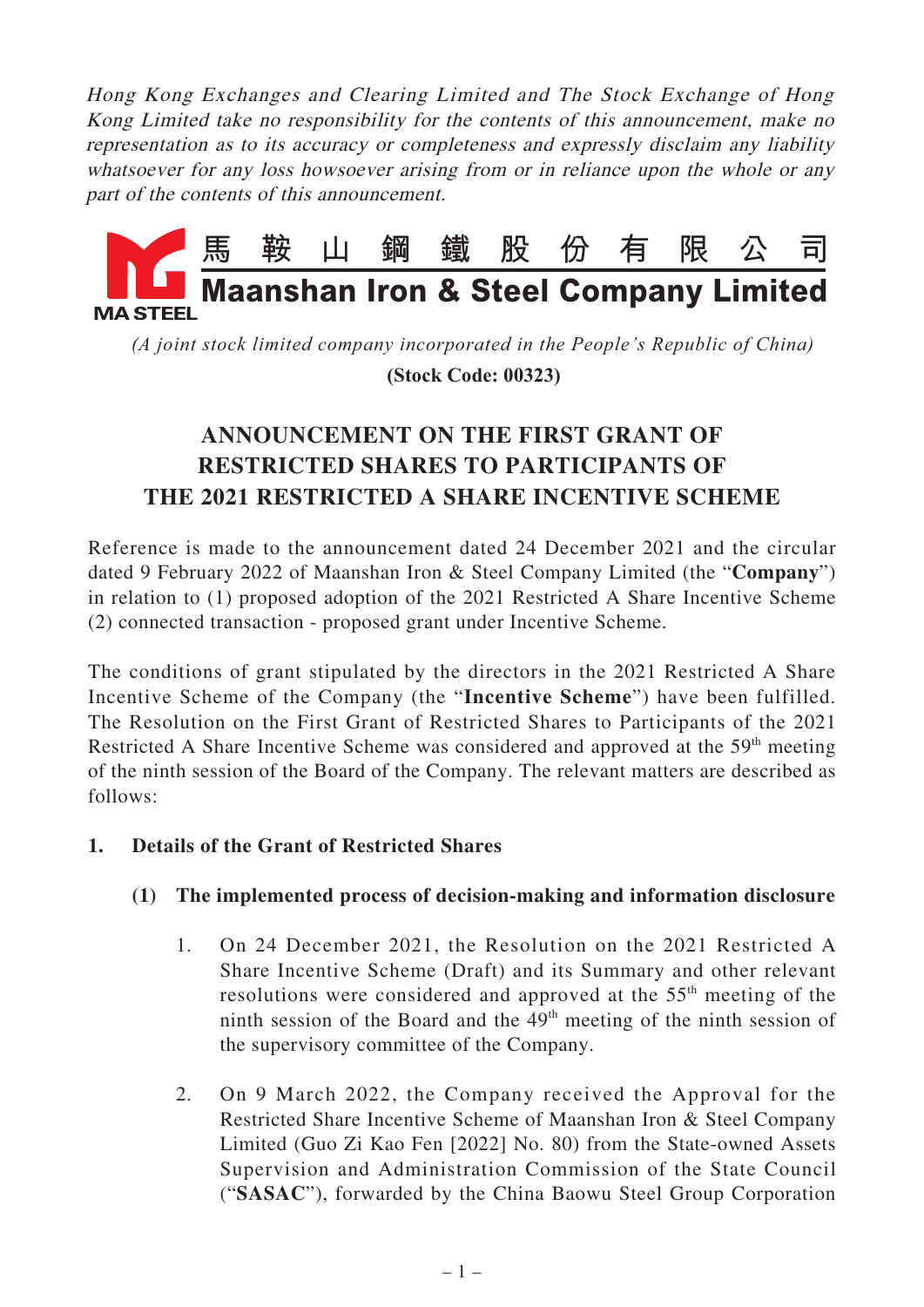Limited (an indirect controlling shareholder of the Company), which approved in principle the implementation of the Share Incentive Scheme by the Company.

- 3. On 10 March 2022, the 2021 Restricted A Share Incentive Scheme (Draft) and its Summary and other relevant resolutions were considered and approved at the 2022 first extraordinary general meeting, the first class meeting of the holders of A Shares and the first class meeting of the holders of H Shares of the Company.
- 4. On 30 March 2022, the Resolution on the First Grant of Restricted Shares to Participants of the 2021 Restricted A Share Incentive Scheme was considered and approved at the 59<sup>th</sup> meeting of the ninth session of the Board and the  $49<sup>th</sup>$  meeting of the ninth session of the supervisory committee of the Company.

### **(2) Explanation by the Board on the satisfaction of the conditions of grant**

According to the relevant laws and regulations and the relevant provisions of the Incentive Scheme, the Board of the Company is of the view that the conditions of grant under the Incentive Scheme have been fulfilled, details of which are as follows:

- 1. There is no circumstance under which the Company shall not implement Share Incentive Scheme.
- 2. There is no circumstance under which any participant is prohibited from being a participant as stipulated in the Incentive Scheme.

In conclusion, the Board considers that the conditions for the grant of the restricted shares have been fulfilled.

#### **(3) Details of the first grant**

- 1. Date of grant: 30 March 2022
- 2. Number of grant: 75,930,000 shares
- 3. Number of participants being granted: 262
- 4. Grant price: RMB2.29 per share
- 5. Source of shares: the ordinary A shares of the Company to be directly issued to the participants by the Company.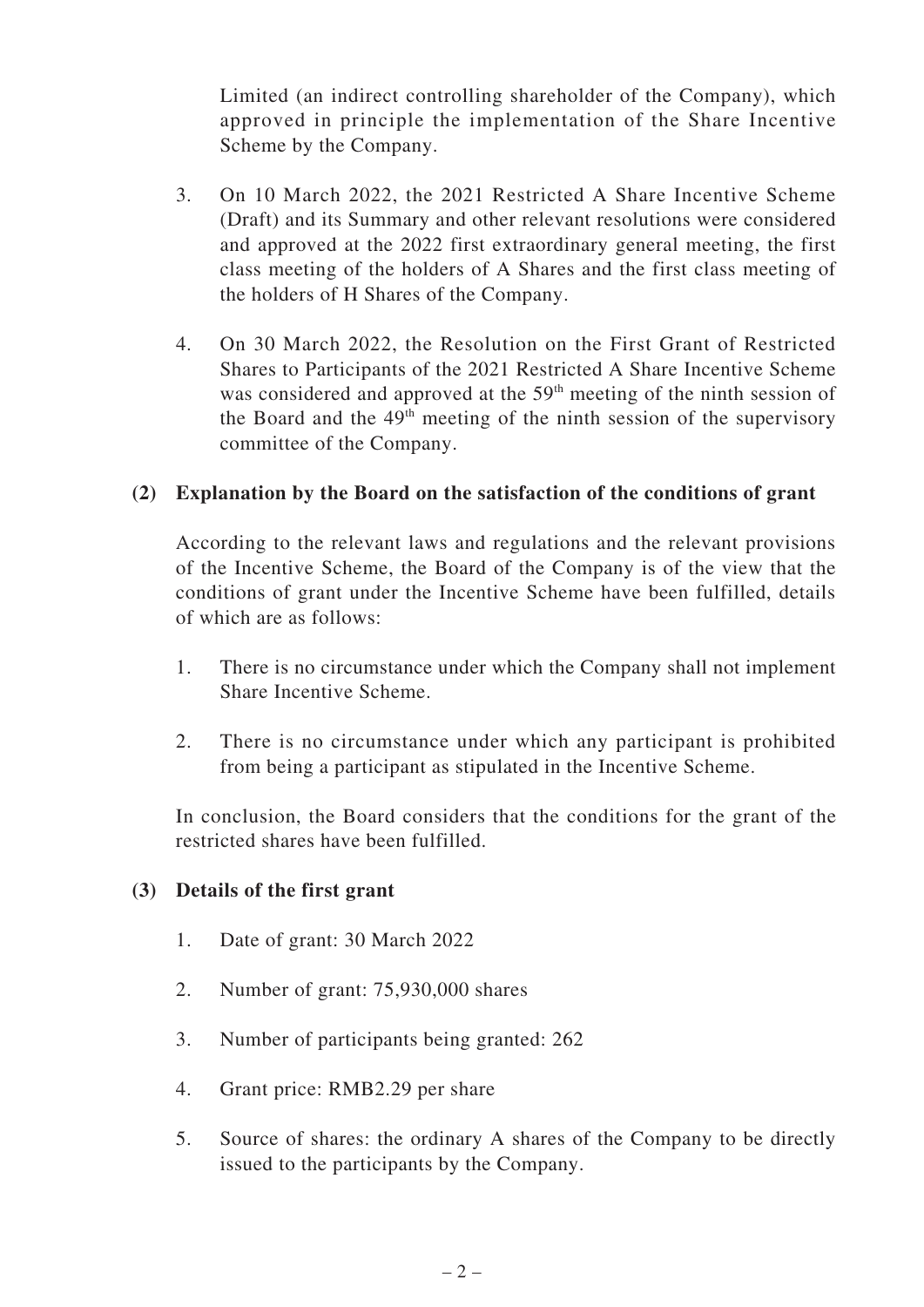- 6. Validity Period, Lock-up Period and Unlocking Arrangement of the Incentive Scheme
	- (1) The validity period of the Incentive Scheme shall be for no longer than 72 months, starting from the day on which the restricted shares are granted until the day on which all the restricted shares are unlocked or repurchased and canceled.
	- (2) The lock-up period of the restricted shares shall be 24 months from the date of registration. The restricted shares shall be subject to selling restrictions, and shall not be transferred, pledged or used for repayment of debt during the lock-up period.
	- (3) The restricted shares shall be unlocked in three tranches after 24 months from the grant date, and the proportion of unlocking in each tranche shall be 33%, 33% and 34%, respectively. The actual number of restricted shares that can be unlocked shall be linked to the performance evaluation results of the corresponding year. The specific unlocking arrangement is shown in the table below:

|                                  | <b>Unlocking Period Description of the Unlocking Period</b>                                                                                                                                                                                                                | Percentage of<br>the Restricted<br><b>Shares to be</b><br>unlocked of<br>total number<br>of the<br><b>Restricted</b><br><b>Shares granted</b> |
|----------------------------------|----------------------------------------------------------------------------------------------------------------------------------------------------------------------------------------------------------------------------------------------------------------------------|-----------------------------------------------------------------------------------------------------------------------------------------------|
| <b>First Unlocking</b><br>Period | Commencing from the first trading day after<br>expiry of the 24-month period from the date<br>of the grant of the registration is completed<br>and ending on the last trading day of the<br>36-month period from the date of the grant of<br>the registration is completed | 33%                                                                                                                                           |
| Second Unlocking<br>Period       | Commencing from the first trading day after<br>expiry of the 36-month period from the date<br>of the grant of the registration is completed<br>and ending on the last trading day of the<br>48-month period from the date of the grant of<br>the registration is completed | 33%                                                                                                                                           |
| Third Unlocking<br>Period        | Commencing from the first trading day after<br>expiry of the 48-month period from the date<br>of the grant of the registration is completed<br>and ending on the last trading day of the<br>60-month period from the date of the grant of<br>the registration is completed | $34\%$                                                                                                                                        |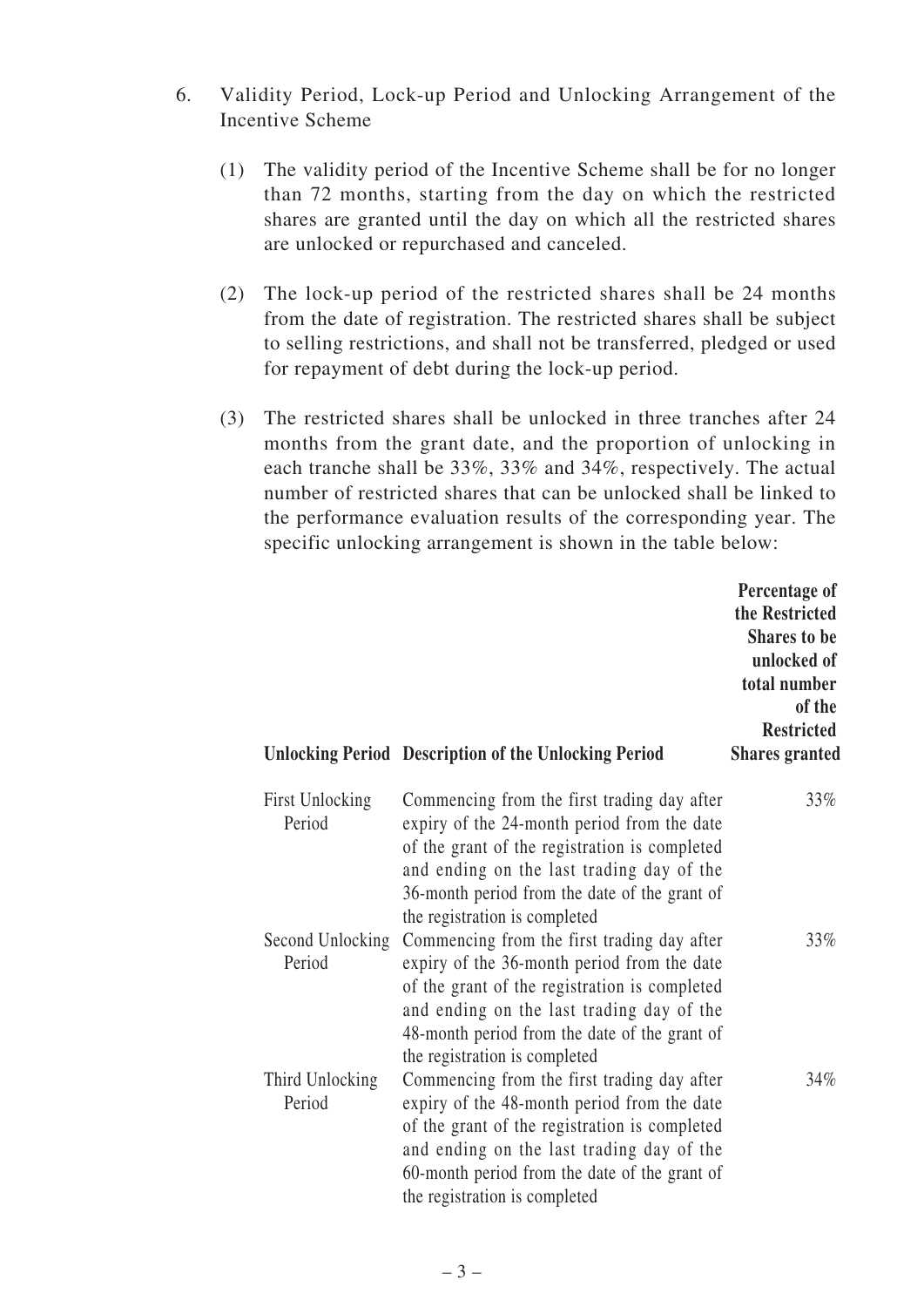#### 7. List of Participants and Details of Grant

A total of 262 participants are involved in the grant of the restricted shares this time, details of which are as follows:

| <b>Name</b>                             | <b>Position</b>                              | <b>Number</b><br>granted<br>$(0'000 \text{ shares})$ | Percentage<br>of total | Percentage<br>of total<br>granted share capital |
|-----------------------------------------|----------------------------------------------|------------------------------------------------------|------------------------|-------------------------------------------------|
| Ding Yi                                 | Chairman of the Board                        | 85                                                   | 1.11%                  | $0.01\%$                                        |
| Mao Zhanhong                            | Deputy general manager                       | 60                                                   | 0.78%                  | 0.01%                                           |
| Ren Tianbao                             | Deputy general manager                       | 60                                                   | 0.78%                  | $0.01\%$                                        |
| Fu Ming                                 | Deputy general manager                       | 60                                                   | 0.78%                  | 0.01%                                           |
| Zhang Maohan                            | Deputy general manager                       | 60                                                   | 0.78%                  | 0.01%                                           |
| He Hongyun                              | Secretary to the Board                       | 28                                                   | $0.36\%$               | $0.004\%$                                       |
|                                         | Other core management, technical and skilled |                                                      |                        |                                                 |
| personnel (256 persons)                 |                                              | 7,240                                                | 94.30%                 | $0.94\%$                                        |
| Total for the First Grant (262 persons) |                                              | 7,593                                                | 98.89%                 | $0.99\%$                                        |
| Reservation                             |                                              | 85                                                   | 1.11%                  | 0.01%                                           |
| Total                                   |                                              | 7,678                                                | 100%                   | 1.00%                                           |

Note: Any discrepancies in any table between the total shown and the sum of the amounts listed are due to rounding.

## **2. Explanation on Differences between the Grant and the Incentive Scheme Considered and Approved at the General Meeting**

According to the review opinions of the state-owned assets regulatory authorities, the Board of the Company adjusted the number of restricted shares granted to Ms. He Hongyun, the secretary to the Board, from 330,000 shares to 280,000 shares. Among the other participants who intend to participate in the grant, the number of the restricted shares proposed to grant to another two participants was reduced for the same reason, therefore the total number of the first grant was adjusted from 76,150,000 shares to 75,930,000 shares. Other matters of the grant are in line with the Incentive Scheme considered and approved at the 2022 first extraordinary general meeting of the Company.

#### **3. Verification of the List of Participants by the Supervisory Committee**

The supervisory committee is of the view that the conditions for the grant under the Incentive Scheme have been fulfilled and all the participants are qualified to participate in the Incentive Scheme as required by the relevant laws, regulations and regulatory documents, and their qualifications as participants are legal and valid.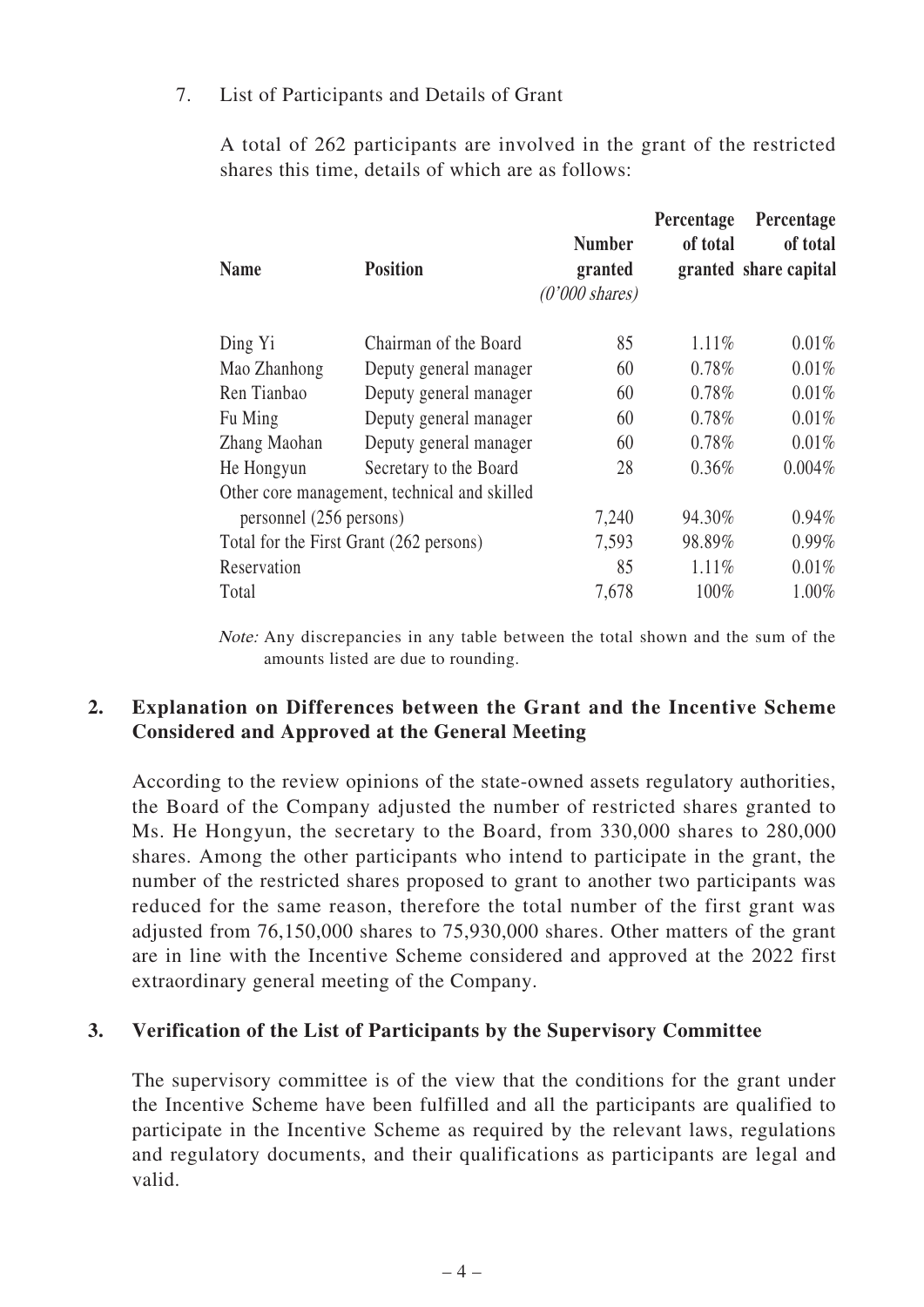## **4. Explanation on the Dealing in the Shares of the Company by the Directors and Senior Management Participating in the Incentive Scheme within Six Months Prior to the Grant Date**

The Directors and senior management participating in the Incentive Scheme did not deal in the shares of the Company within six months prior to the grant date.

## **5. Impact of the Grant of Restricted Shares on the Financial Position of the Company**

It is estimated that the total cost of the first grant of restricted shares is RMB123.0066 million. The amortization of cost of the restricted shares from 2022 to 2026 is as follows:

| 2022     | 2023                                                        | 2024     | 2025     | 2026   |
|----------|-------------------------------------------------------------|----------|----------|--------|
|          | (RMB0' 000) (RMB0' 000) (RMB0' 000) (RMB0' 000) (RMB0' 000) |          |          |        |
|          |                                                             |          |          |        |
| 3,321.18 | 4,428.24                                                    | 2,906.03 | 1,383.82 | 261.39 |

The cost of restricted shares will be charged to administrative expenses. The above impact on the financial position and operating results of the Company is only an estimate and does not represent the final accounting cost. In addition to the actual grant date, grant price and grant number, the actual accounting cost also relates to the number of restricted shares which actually take effect and lapse. The final results of the impact on the operation results of the Company is subject to the annual audit report to be issued by the accountant firm.

#### **6. Conclusive Opinion of Legal Opinion**

The legal opinion issued by Zhong Lun Law Firm is that the grant date of the Incentive Scheme complies with the relevant provisions of the Incentive Scheme on grant date; the conditions for the grant of restricted shares under the Incentive Scheme have been fulfilled and the grant of the restricted shares by the Company to the participants is legal and valid.

## **7. Review Opinion of Financial Advisers**

The review opinion of Shanghai Realize Investment Consulting Co., Ltd. on the grant related matters is that the grant has obtained the necessary approvals and authorisations, and the grant date and the participants being granted are in compliance with the relevant provisions of the Incentive Scheme. The grant is legal and valid.